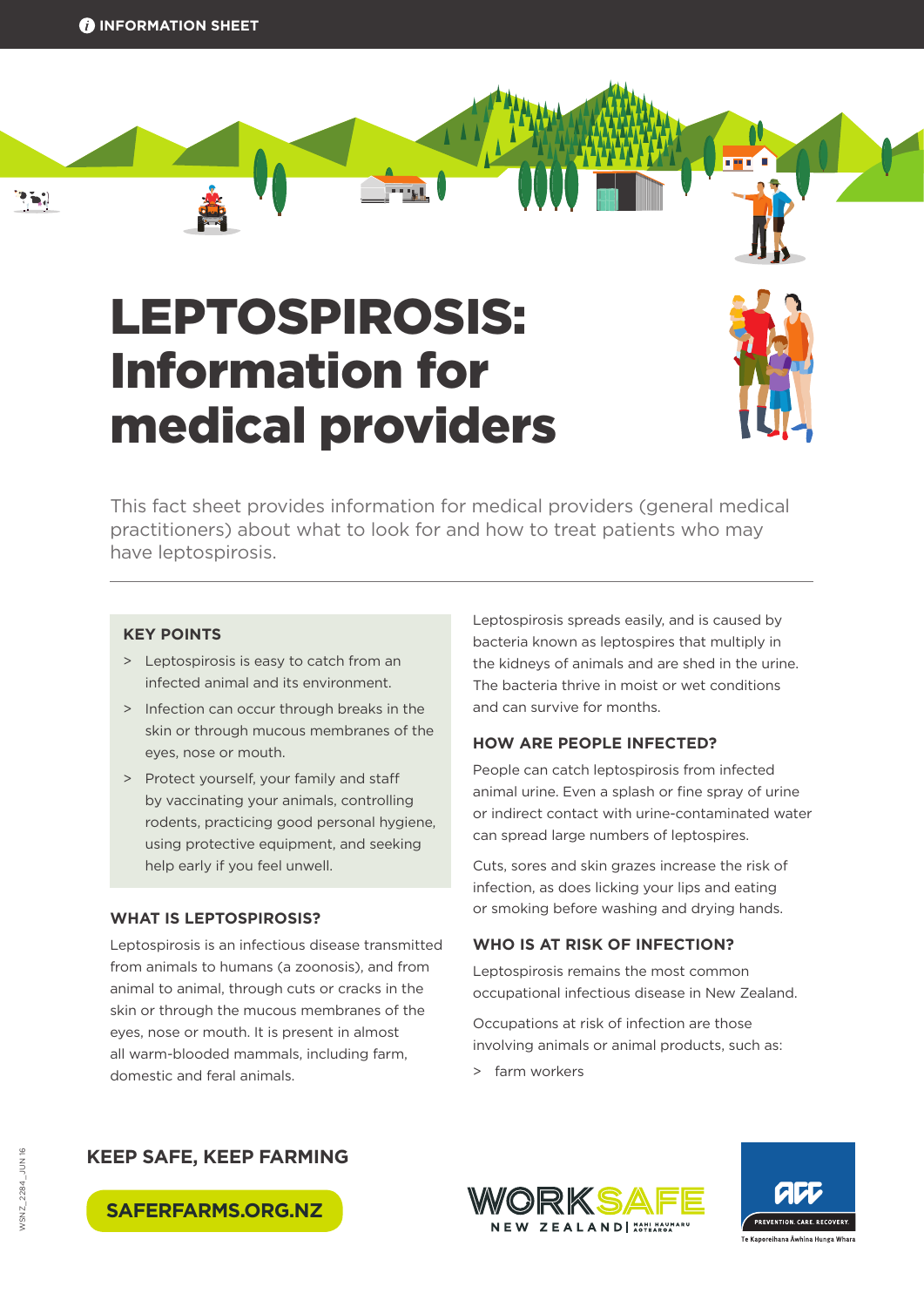- > vets
- > meat workers.

or those involving frequently contaminated environments, like:

- > sewer workers
- > coal miners
- > plumbers
- > fishing industry workers.

Those at highest risk are:

- > farmers (particularly sheep, beef, deer and dairy farmers) and their families
- > any other people living on the farm
- > farm workers, including relief milkers and casual labourers
- > people working in the farm garden
- > service workers on the farm, eg stock truck drivers, artificial insemination (AI) technicians, and anyone else handling animals
- > others working on and around the farm, eg drain layers
- > meat inspectors, meat processing workers, and service workers to the meat sector
- > forestry workers
- > vets, both on-farm and in a meat plant.

## **WHAT SHOULD I LOOK FOR?**

Medical providers should look out for leptospirosis, especially in patients who present with flu-like symptoms and work with farm animals or in the meat processing industry.

Patients are likely to present with flu-like symptoms, which may include:

- > headache
- > high temperature/chills
- > sore throat and/or cough
- > muscle pain
- > nausea and/or vomiting
- > diarrhoea
- > abdominal pain



- > cough
- > sensitivity to light/vision problems.

#### **HOW SHOULD TREATMENT PROCEED?**

Medical providers should:

- > test for antibodies and *Leptospiral* DNA (see information on diagnostic tests)
- > prescribe antibiotics
- > monitor patients for signs of complication, eg renal failure
- > notify suspected cases to the medical officer of health of the local public health service – don't wait until infection is confirmed
- > advise patients of the risks and prevention strategies, including:
	- applying animal vaccination programmes
	- being cautious with all animal urine exposure, including dogs, rodents and wildlife
	- avoiding urine splashes or contact with potentially contaminated water
	- covering open cuts and scratches with water-proof coverings

# **KEEP SAFE, KEEP FARMING**





**SAFERFARMS.ORG.NZ**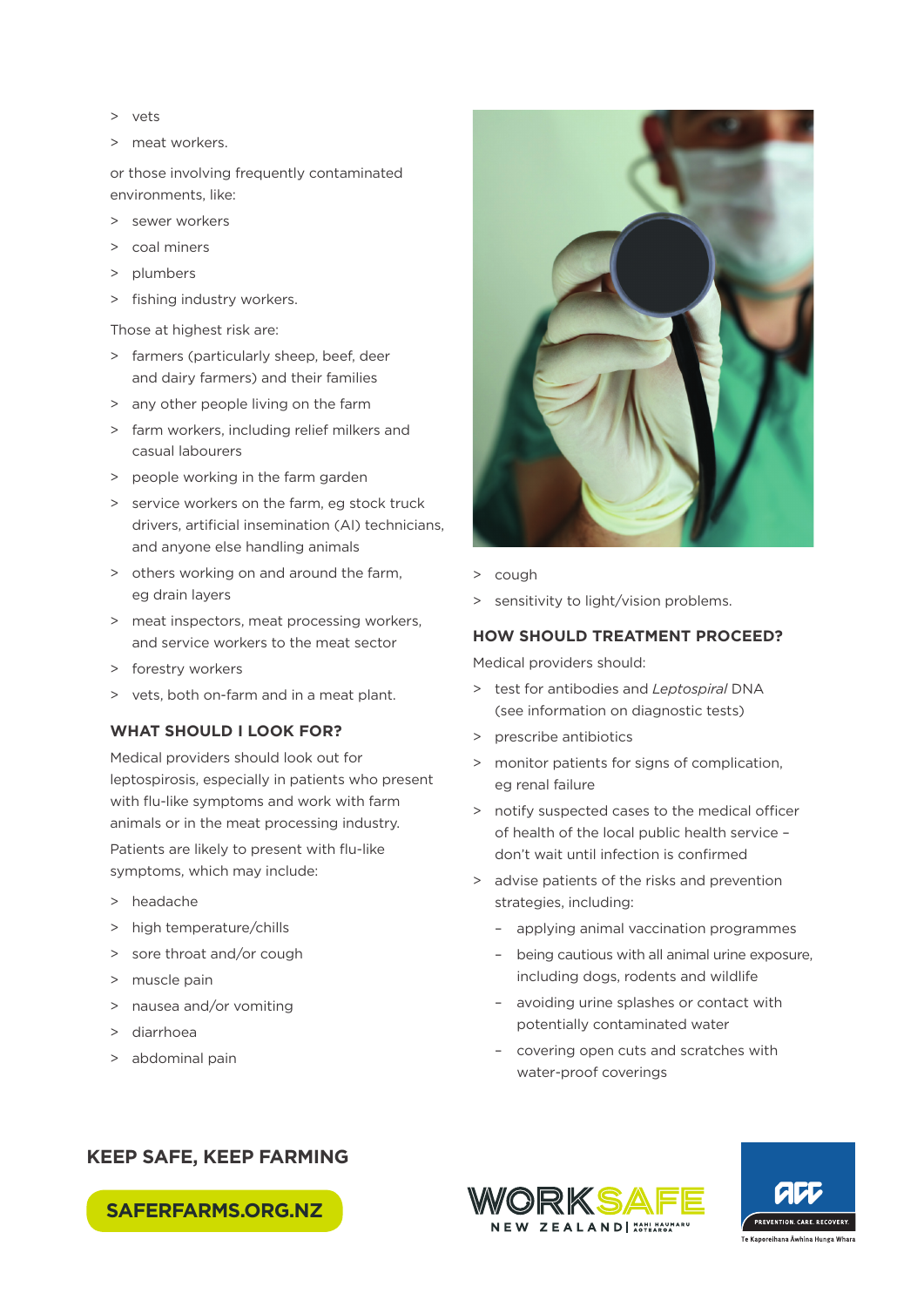- washing hands frequently
- using personal protective equipment (PPE)
- avoiding work in high risk areas if they have open wounds or eczema, or are pregnant or trying to become pregnant.

#### **ANTIBIOTICS**

Early antibiotic treatment may get rid of leptospires quickly, decreasing the level of antibody response. This will make it harder to detect infection through testing; however, antibiotics should still be given (within the first seven days of symptom onset) if infection is suspected<sup>1</sup>.

Intravenous antibiotics may be needed for people with more severe symptoms.

#### **DIAGNOSTIC TESTS**

For a definite diagnosis culture, molecular biology (eg PCR) or serological (eg MAT) testing is needed. Consistent clinical symptoms and a titre (antibody concentration) of 800 or more indicates infection. A rise or fall in titre levels is usually proof of infection, but infection can still be present without a rise or fall.

Samples taken early in the illness may not identify infection. Two samples are needed at least three weeks apart to get a definite result. The first test must be carried out on the day of the initial consultation, before treatment.

**The Immunoglobulin M (IgM) test** will identify infection within the first weeks of illness.

## The **IgM ELISA** test:

> will likely test positive in the early stages of infection, as it measures a different immunoglobulin (antibody)

- > should be used for a quick and early diagnosis of infection and disease, about seven days after symptoms begin (the acute stage); however, it should be followed by another test to confirm
- > is easy to do, safe, inexpensive, and reduces risk for laboratory staff.

#### **The microscopic agglutination test (MAT)**:

- > will diagnose leptospirosis and give a rough idea of the serovars present at population level (a collection of living serovars)
- > isn't exact, ie won't identify the infecting serovar in an individual case
- > can indicate active or recent infection, or past exposure, depending on the level of antibodies in the blood
- > will usually give a negative result in the first seven days of illness (the acute stage)
- > can be hazardous to laboratory staff.

#### **HOW DO I REPORT A CASE OF LEPTOSPIROSIS?**

Leptospirosis is listed as a notifiable infectious disease under the Health Act 1956. Medical practitioners have a duty under the Health Act to notify any suspected cases to the medical officer of health of the local public health service. Notification must not wait until infection is confirmed.

Patients exposed to leptospirosis through their work should sign a Notifiable Occupational Disease (NODS) form to be sent to WorkSafe NZ. A NODS form can found at: [www.business.govt.](http://www.business.govt.nz/worksafe/notifications-forms/nods) [nz/worksafe/notifications- forms/nods](http://www.business.govt.nz/worksafe/notifications-forms/nods)

These patients are eligible for ACC cover – a form must be completed by the person's medical practitioner, employer and claimant<sup>2</sup>.

<sup>2</sup> 2 ACC. (2014). *Leptospirosis in New Zealand: an overview of clinical best practice. ACC Review 54*. Retrieved December 2014 from: [www.acc.co.nz](http://www.acc.co.nz/)

# **KEEP SAFE, KEEP FARMING**







<sup>1</sup> Day, N. (2014). *Treatment and prevention of leptospirosis*. Topic 5524 version 7.0; cited in *Leptospirosis in New Zealand: an overview of clinical best practice. ACC Review 54*. Retrieved December 2014 from: [www.acc.co.nz](http://www.acc.co.nz/)